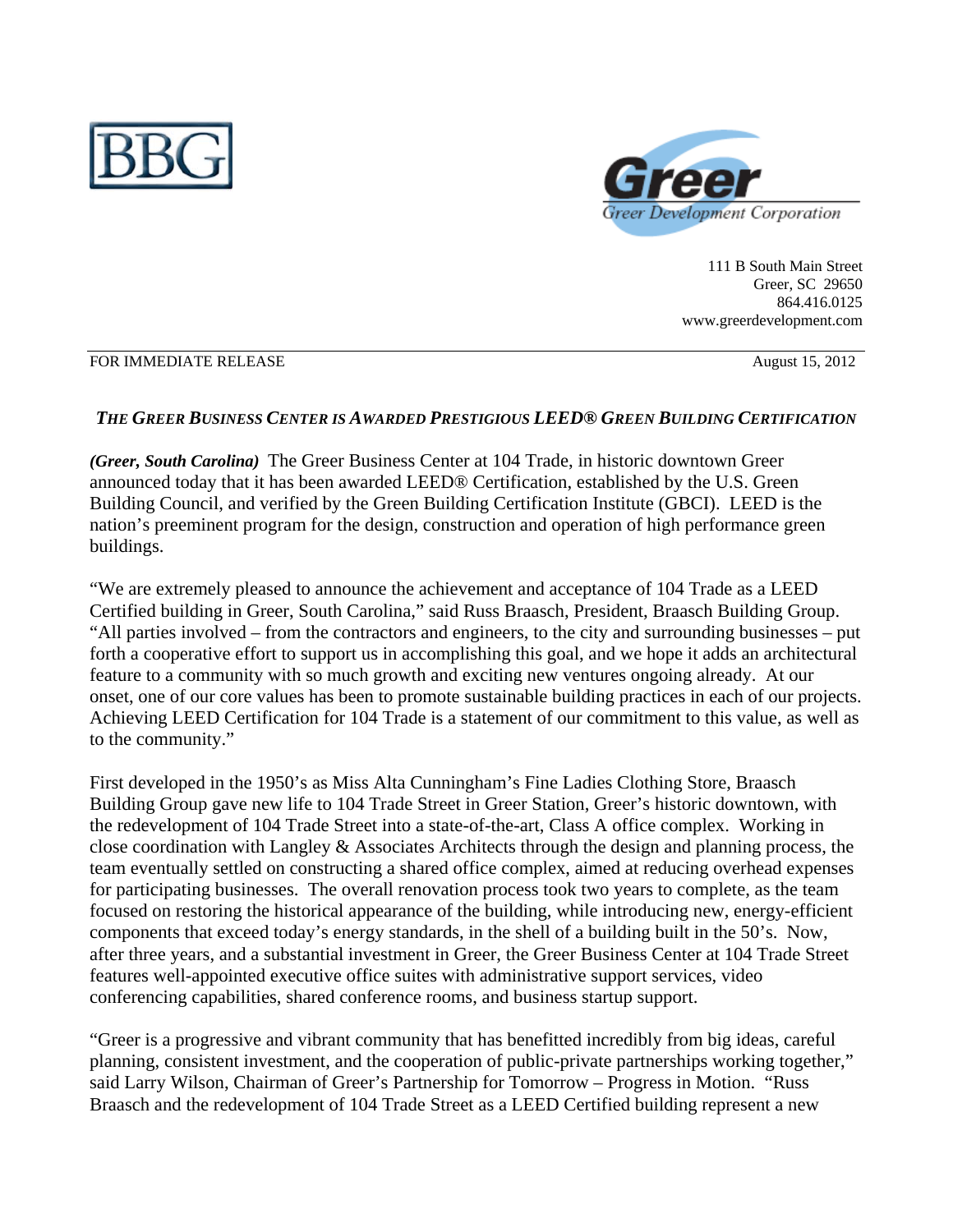generation of Greer community leadership that is dedicated, has great community vision, and possess the unique ability to work cooperatively to continue to grow the Greer community."

The Greer Business Center achieved LEED certification for energy use, lighting, water and material use as well as incorporating a variety of other sustainable strategies. By using less energy and water, LEED certified buildings save money for families, businesses and taxpayers; reduce greenhouse gas emissions; and contribute to a healthier environment for residents, workers and the larger community.

"The green building movement offers an unprecedented opportunity to respond to the most-important challenges of our time, including global climate change, dependence on non-sustainable and expensive sources of energy and threats to human health," said Rick Fedrizzi, President, CEO & Founding Chair, U.S. Green Building Council. "The work of innovative building projects such as The Greer Business Center is a fundamental driving force in the green building movement."

LEED certification of The Greer Business Center was based on a number of green design and construction features that positively impact the project itself and the broader community. These features include:

# **Community Redevelopment**

- Re-uses structures already in place.
- Reduces new impacts to green space.
- Close proximity to "basic services" reduces daily travel distances.

### **Water Efficiency**

- Received "Innovation in Design" Credit for more than a 40% reduction in water usage over the baseline.

### **Energy & Atmosphere**

- Over 17% reduction in energy use through the use of high efficiency heating  $\&$  cooling equipment, low voltage lighting, new energy conserving glazing, reflective roof covering, etc.

### **Materials & Resources**

- Over 90% of all construction waste recycled.
- Utilized local construction materials to reduce delivery distances.
- Wood framing certified by the Forestry Stewardship Council (FSC), a governing body created to support sustainable forestry practices and conservation.
- Re-used existing building components to reduce the amount of new construction materials required, and their associated waste.

### **Indoor Environmental Quality**

- Developed and executed an Indoor Air Quality Plan for the construction period, as well as Pre- and Post- construction, to reduce contaminants and particles in the air that present health risks.
- Utilized low-emitting adhesives and sealants throughout construction.
- High Level of control for thermal and lighting systems increase end-user control and comfort.